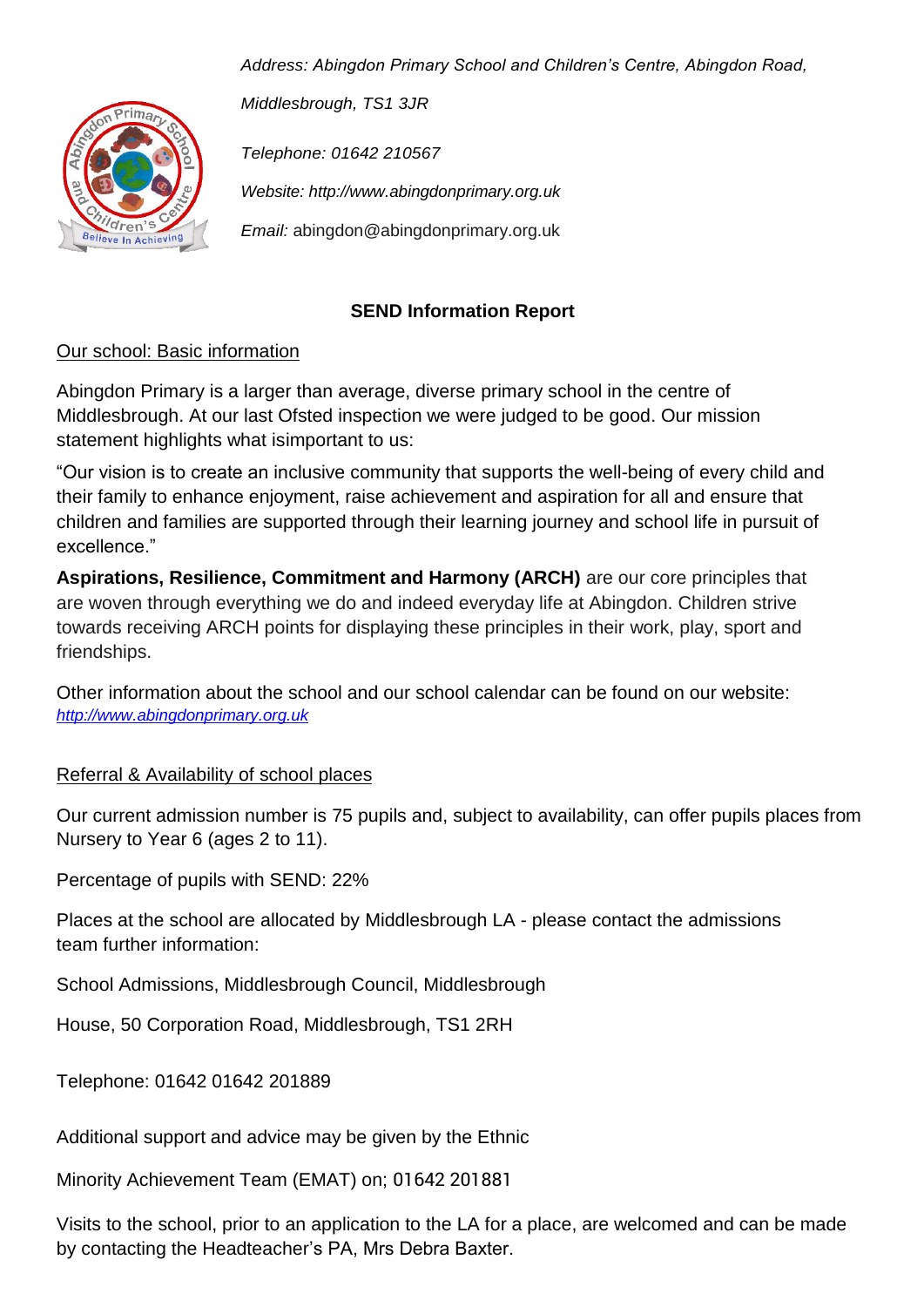# 1. Introduction

A child or young person has SEN if they have a learning difficulty or disability which calls for special educational provision to be made that is additional to or different from that made generally for other children or young people of the same age. (CoP 2015, p16)

### **Broad areas of need**

There are four broad areas of special educational need, these are:

### 1. Communication and interaction

- Difficulties in saying what they want to; understanding what is being said to them or do not understand or use the social rules of communication. Includes pupils with Autism SpectrumDisorder and those with Speech, Language and Communication needs.

2. Cognition and learning – learning at a slower pace than peers, even with appropriate differentiation

Includes pupils with: MLD Moderate Learning Difficulties, SLD Severe Learning Difficulties, PMLD Profound and Multiple Learning Difficulties and SpLD Specific Learning Difficulties.

## 3. Social, emotional and mental health

- Includes any pupils who have an emotional, social or mental health need that is impacting on their ability to learn.

### 4. Sensory and/ or physical

- Some children have a disability which prevents or hinders them from making use of the educational facilities generally provided. Includes pupils with VI (Visual impairment); HI (Hearing impairment); PD (Physical disability) and sensory needs.

### **School Ethos and Approach**

Abingdon Primary School and Children's Centre accepts the principle that 'The teaching of all children involves a continuous and dynamic process of identification, assessment and recording.' This fundamental principle is then used to plan for the future educational, social and emotional development of all children including those identified as having special educational needs.

### **Aims and objectives**

### **Aims**

We are a growing school family with a shared drive and determination to ensure all of our children reach their full potential across all aspects of our broad, balanced and bespoke Abingdon curriculum. This includes the National Curriculum in line with the Special Educational Needs Code of Practice (2014)

### **Objectives**

Staff members seek to identify the needs of pupils with SEND as early as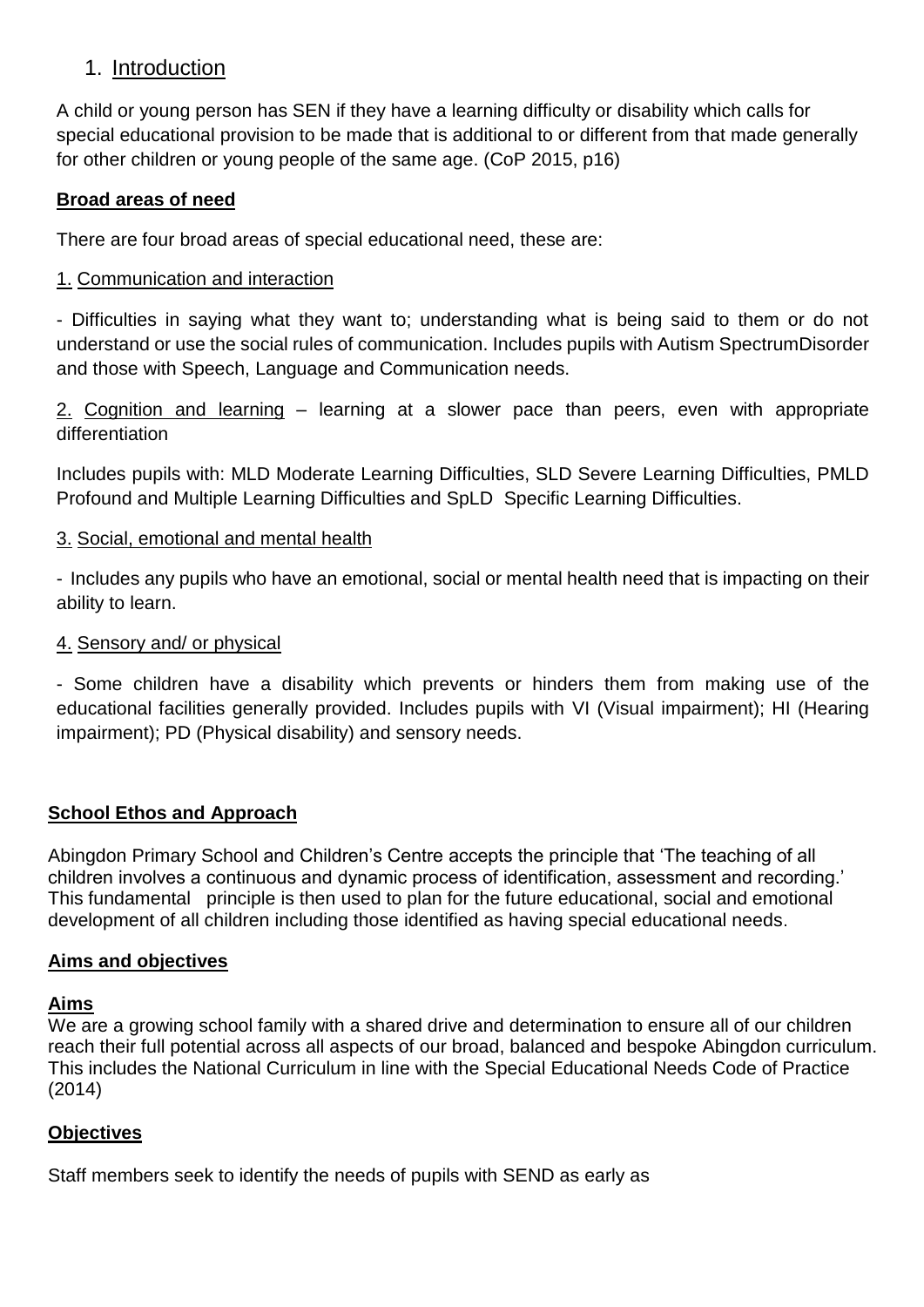possible. This is most effectively done by gathering information from parents, education, health and care services prior to the child's entry into the school.

Monitor the progress of all pupils in order to aid the identification of pupils with SEND. Continuous monitoring of those pupils with SEND by their teachers will help to ensure that they are able to reach their full potential.

Make appropriate provision to overcome all barriers to learning and ensure pupils with SEND have full access to the National Curriculum wherever possible. This will be co-ordinated by the SENCO and Headteacher and will be carefully monitored and regularly reviewed in order to ensure that individual outcomes are being met and all pupils' needs are catered for.

Work with parents/Carers to gain a better understanding of their child, and involve them in all stages of their child's education. This includes supporting them in terms of understanding SEND procedures and practices and providing regular feedback on their child's progress.

Work with and in support of outside agencies when the pupils' needs cannot be met by the school alone. Some of these services include the Educational Psychologist, Speech and Language Team, Children and Adult Mental Health Service CAMHS, the school's counsellor and the Occupational Therapist.

Create a school environment where pupils can contribute to their own learning. This means encouraging relationships with adults in school where pupils feel safe to learn and contribute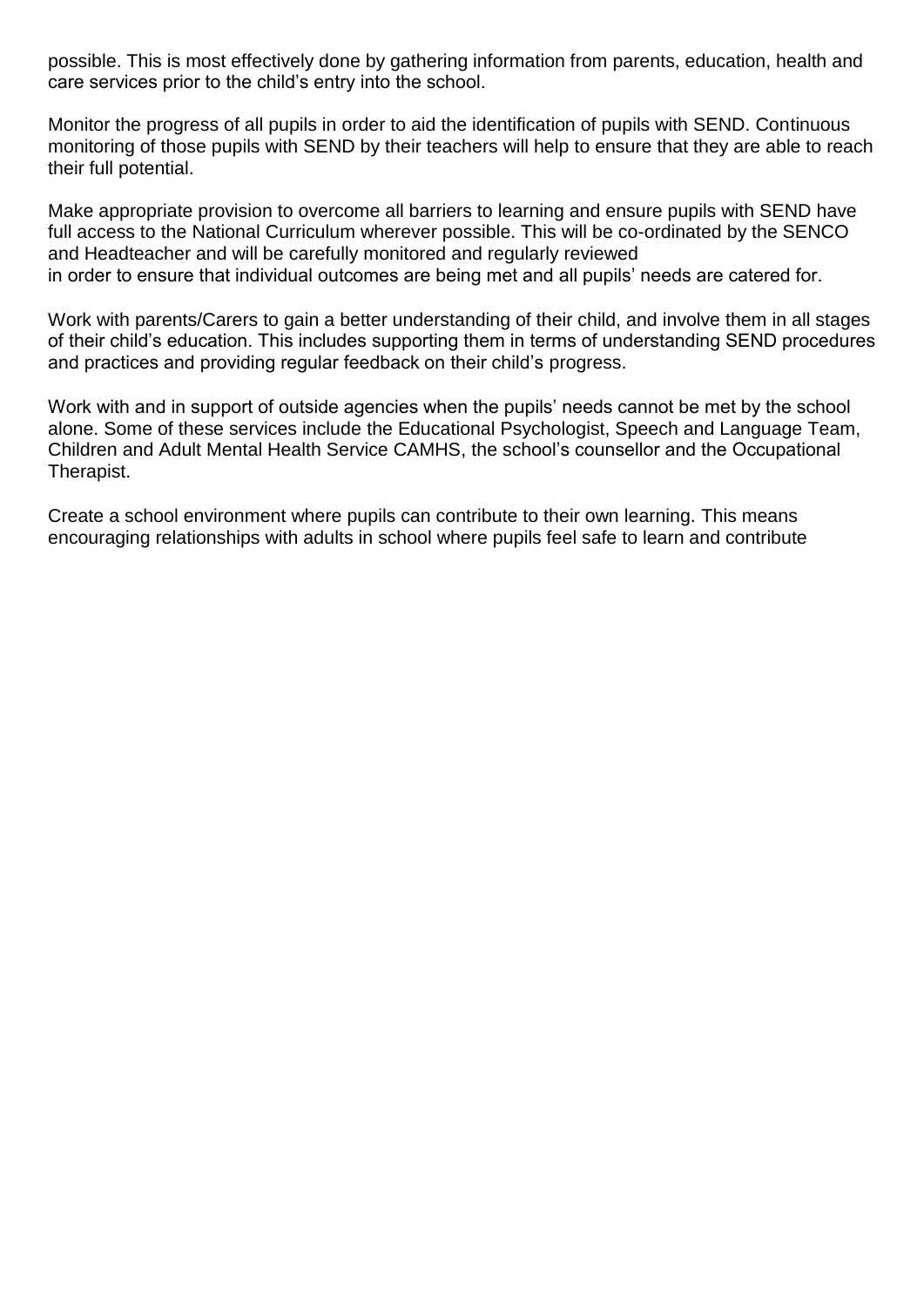# **2. SEN Provision**

We currently have children with a range of needs attending Abingdon Primary School and Children's Centre; these include children with: communication and interaction needs, cognition and learning needs, social, emotional and mental health needs and physical/sensory needs.

### **What is our approach to teaching children with SEN?**

We strive to include all children regardless of their needs in the mainstream classroom. This often requires adaptations to be made and these are decided depending on the needs of the individual child. For example, some children are taught in much smaller groups for specific subjects such as English and Maths. All work for children with SEN is highly differentiated to meet the specific outcomes of their support plan; this may involve pupils having access to a curriculum which is tailored to their needs but isn't necessarily based on their year group curriculum. Some children with SEND also have personalised timetables where some time would be spent on therapeutic interventions. We provide tailored support whilst encouraging children to become independent, develop their confidence, improve their self-esteem and promote enthusiasm and a love for learning. We have a sensory room available for children to use supported by adults during the school day, quiet spaces for those children who may need them, sensory baskets in all classrooms and sensory packs for adults to use with pupils who may need a break from their usual timetable.

## **How will the curriculum be matched to my child's needs?**

Each class teacher follows the school's long-term plans to ensure that all elements of the National Curriculum are covered. This is used to create termly and then weekly/daily plans to ensure that the curriculum is covered using a range of teaching and learning strategies. By using a range of targeted or differentiated teaching and learning strategies, we strive to ensure that every child's needs will be met.

Where specific adaptations of the curriculum need to be made to ensure a pupil can access this learning then this will be identified on the provision map or pupil support plan. This may include small group teaching in and out of class, one to one support and other programmes linked to specific needs such as fine and gross motor skill programmes.

#### **How do we know if a child needs help? What should a parent do if they think their child may require additional help?**

We believe in early and continuous assessment to identify the needs of all pupils. Within the classroom there will always be a range of need and the class teacher will plan to meet the needs of all pupils. They will also identify and allocate resources, including additional support from a teaching assistant or other adults (when available), as appropriate to ensure that all children make maximum progress.

If a teacher feels that a child may need additional support other than that which can be normally provided by Quality First teaching in the classroom, they will discuss these needs with the child's parents, as well as colleagues (including the SENCO). Sometimes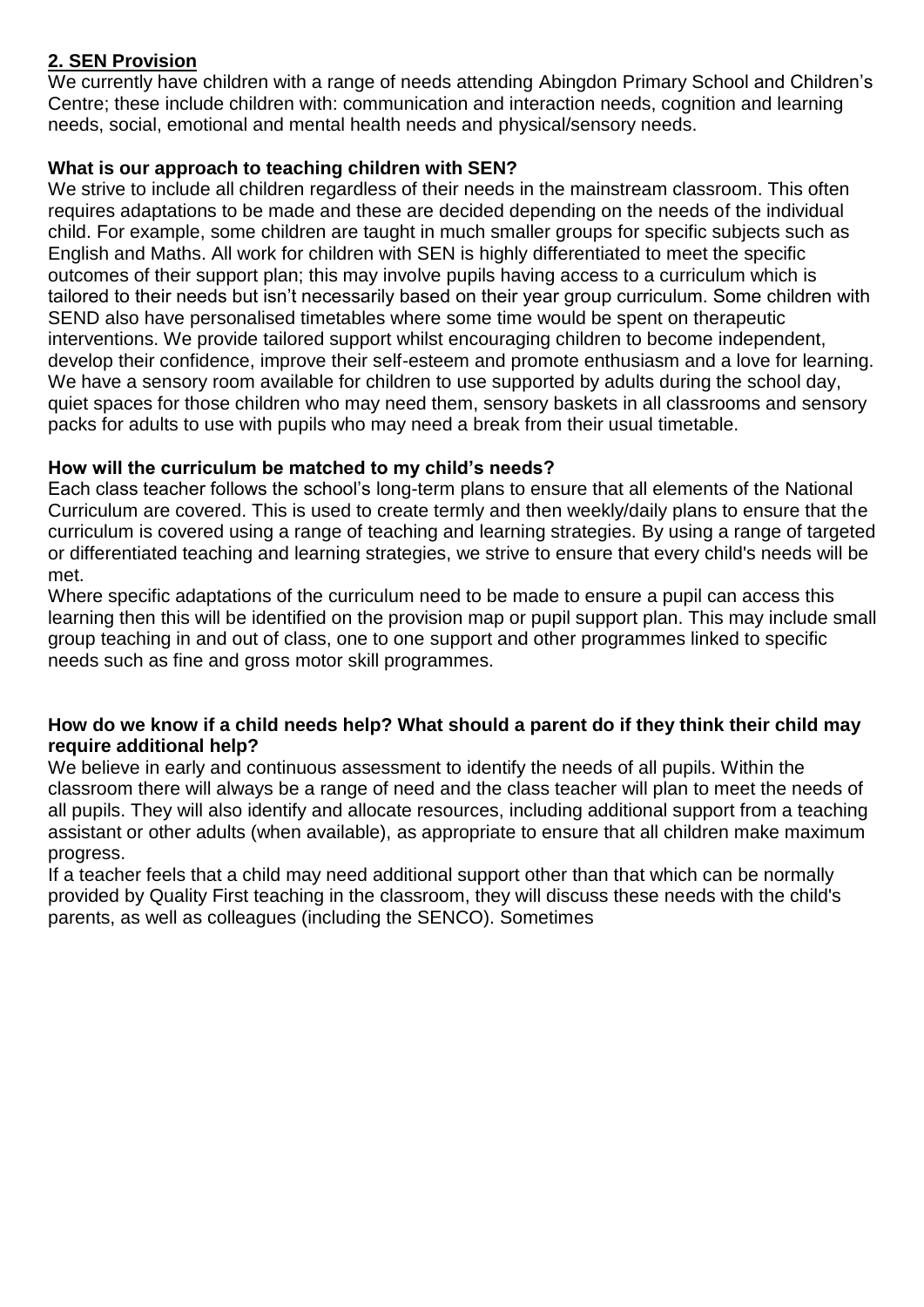this may lead to a referral to a specialist provider e.g. Speech Therapist; Educational Psychologist; Dietician; Occupational therapists or CAMHS.

If a parent has concerns about their child's needs then we would encourage them to speak to their child's class teacher or the SENCO, Mrs Emma Ingledew (Special Educational Needs Co-ordinator)

### **How will school staff support my child?**

We believe that all children can be helped by Quality First teaching in the classroom and on occasions via additional help in small groups or one to one support. This will be provided by the class teacher, teaching assistant or on occasions a health professional.

Where a child is working two years or more below ARE (age related expectations) and after reviewing their support it may be decided in conjunction with parents that further support is needed. This support may then be recorded on a SEN Support Plan which is updated at least three times a year. This plan identifies small outcomes and resources allocated to help each child move forward in their learning. The Pupil Support Plan will be shared with parents and discussed at termly parent's/carer's meetings as well as at an annual review meeting. (EHCP)

## **SEND Support Cycle**

Where teachers or parents have concerns about their pupil's learning we will begin discussions around what additional support might be needed to support them in school. We will record these early discussions and targets as a 'short note', which will be monitored and reviewed regularly. Following this monitoring period if it is determined that the pupil does have SEND, parents will be formally advised that their child is receiving SEND support. At this point the child's name will be added to the SEND register.

The aim of formally identifying a pupil with SEND is to help school ensure that effective provision is put in place and so remove barriers to learning. The support provided consists of a four – part process:

Assess

Plan

Do

Review

This is an ongoing cycle to enable the provision to be refined and revised as the understanding of the needs of the pupil grows. This cycle enables the identification of those interventions which are the most effective in supporting the pupil to achieve good progress and outcomes. During this cycle we will take action to remove barriers to learning and put effective special educational provision in place.

### **ASSESS**

A clear analysis of pupil's needs are made by the class teacher (working with the SENCO) – including information about progress, behaviour and other factors; parent and pupil views; development compared to peers and national data, and if relevant advice from external agencies.

### PLAN

Parent formally notified that SEND support is being provided Joint agreement on adjustments, interventions and support to be put in place as well as expected improvement Clear date for review All staff made aware of plan and their role in meeting outcomes Plan recorded on school's information system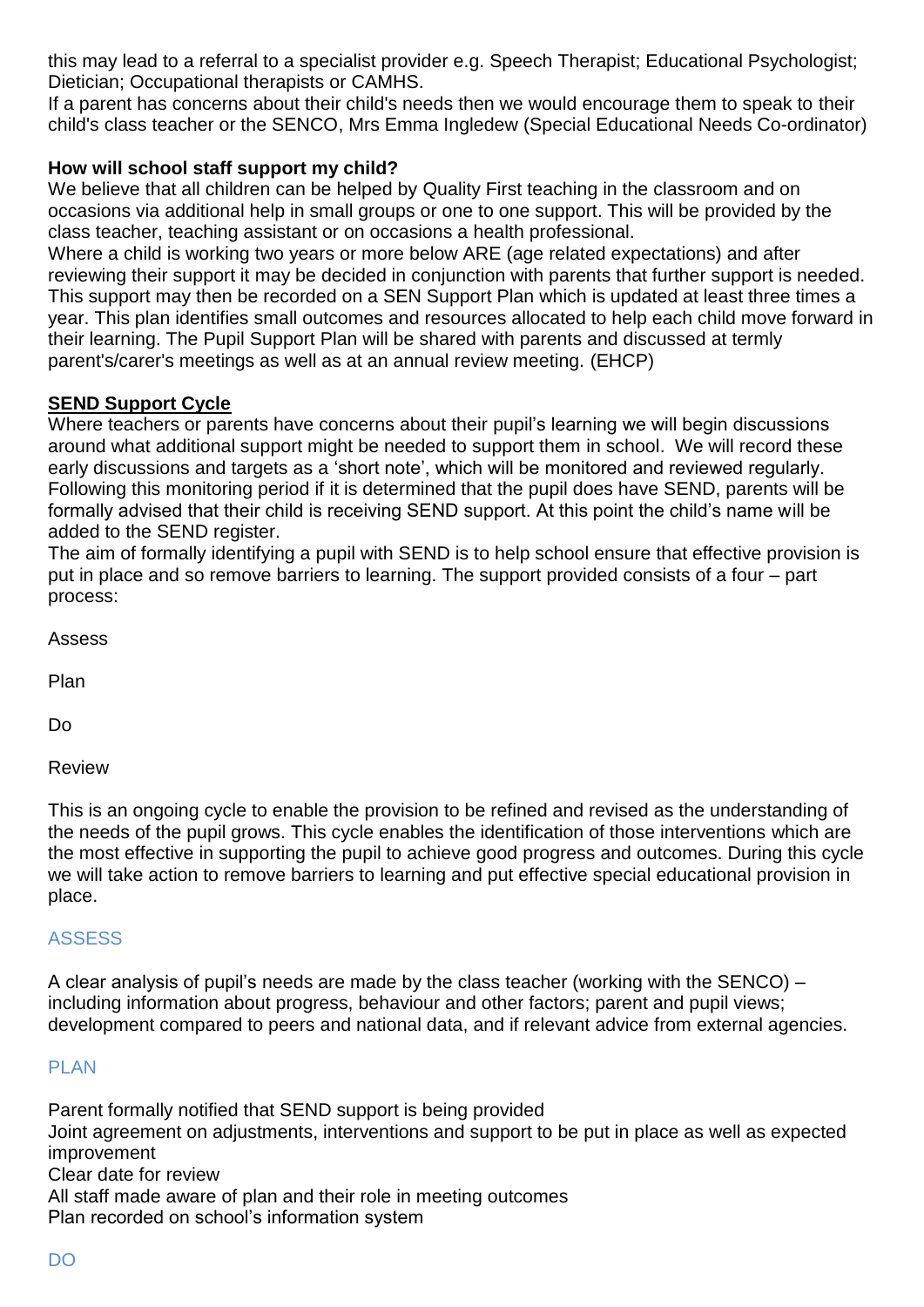Class teacher responsible for working with the child on a daily basis – both in class and in formulating/monitoring/assessing interventions delivered by CT or TA. SENCO continues to monitor and further assess child to identify strengths and weaknesses

#### REVIEW

Effectiveness of support and interventions in line with agreed date Include views of pupil and parents Class teacher, with SENCO, review support in light of progress and development Decide upon any changes, in consultation with parent and pupil Parents have clear information about impact of support and interventions

#### **Education, Health and Care Plans**

SEND Code of Practice (2014) 6:63 – 'where, despite the school having taken relevant and purposeful action to identify, assess and meet the SEND of the child or young person, the child or young person has not made expected progress, the school or parents should consider requesting an Education, Health and Care needs assessment. To inform its decision the LEA will expect to see evidence of the action taken by the school as part of SEND support.'

### **Referral for an Education, Health and Care Plan**

This Statutory Assessment process is usually requested by the school but can be requested by a parent. This will occur where the complexity of need or a lack of clarity around the needs of the child are such that a multi-agency approach to assessing that need, to planning provision and identifying resources, is required.

The decision to make a referral for an Education, Health and Care Plan will be taken at a Progress review meeting for the child. The subsequent application for an Education, Health and Care Plan will combine information from a variety of sources including:

Parents **Teachers SENCO** Social Care Health professionals

Information will be gathered relating to the current provision provided, action points that have been taken, and the preliminary results of outcomes set. A decision will be made by a group of people from education, health and social care about whether or not the child is eligible for an EHC Plan. Parents have the right to appeal against a decision not to initiate a statutory assessment leading to an EHC Plan.

Following Statutory Assessment, an EHC Plan will be provided by Middlesbrough Council, if it is decided that the child's needs are not being met by the support that is ordinarily available. The school and the child's parents will be involved in developing and producing the plan. Parents have the right to appeal against the content of the EHC Plan. They may also appeal against the school named in the Plan if it differs from their preferred choice.

Once the EHC Plan has been completed and agreed, it will be kept as part of the pupil's formal record and reviewed at least annually by staff, parents and the pupil. The annual review enables provision for the pupil to be evaluated and, where appropriate, plan for changes to be put in place, for example, reducing or increasing levels of support.

It will usually take 20 weeks until the process of referring and assessing a pupil for an EHC plan is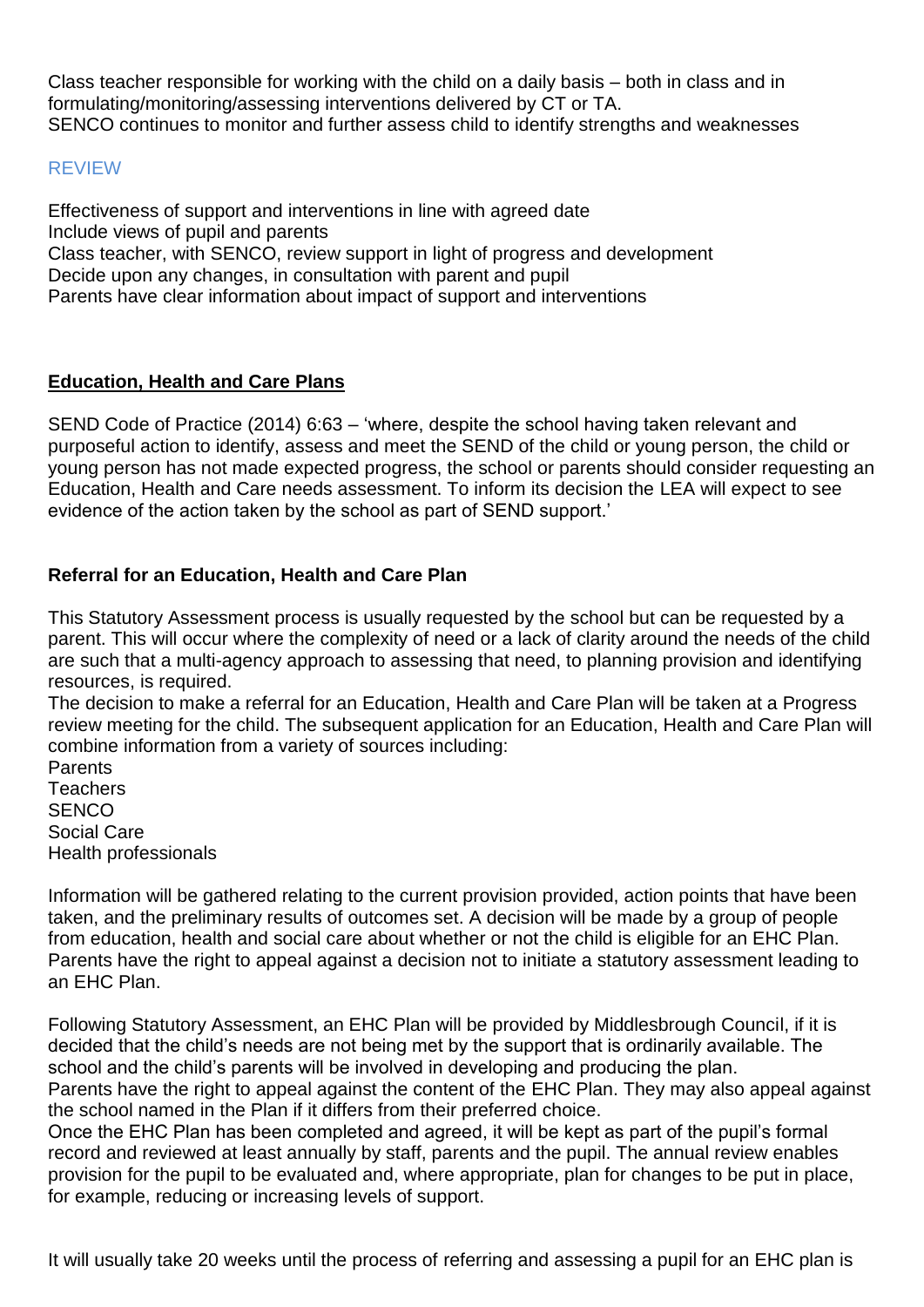complete and a decision about the application made.

#### **REVIEW MEETINGS**

At Abingdon Primary school and Children's Centre termly reviews will be held for each child on the SEND register in October, February and June. Parents will be invited to attend these meetings whose purpose will be to review the progress made by each child during the previous term and establish any additional interventions which are required. Parents, the child's class teacher and usually the SENDCO will be present at these reviews. Reports from external agencies (if appropriate) will also be considered and the impact/implementation of their recommendations discussed.

A new SEND Support Plan will be produced at this meeting.

#### **If outcomes previously set have not been met what are the options?**

- 1) Child has made good progress and is almost achieving outcomes. Outcomes are still appropriate as are teaching strategies: The child may continue to work on agreed outcomes for further period of time – review date agreed and set.
- 2) Child hasn't made enough progress towards outcomes: Alternative teaching approaches and/or resources may be required to achieve given outcomes.

Outcomes may be too ambitious and require some modification or simplifying.

Further advice/input may be required from external agencies.

If outcomes have been met and the child has made good progress then it may be decided to remove the child's name from the register and put them on a period of monitoring. If the outcomes have been met but the child still requires additional support then new outcomes will be set to build upon previous progress.

The class teacher will further monitor each child's SEND Support Plan termly during the course of the year and amend outcomes as they are achieved.

Parents may also discuss their child's progress and Support Plan at any time with either the class teacher or SENCO by calling school to make an appointment or dropping in to see us.

#### **How will you and I know how well my child is doing and how will you help me to meet my child's needs?**

Every week a teacher will assess each child's learning against our teaching and learning outcomes for that week. This will inform their future sequences of teaching and learning.

We also regularly discuss with each pupil how they feel about their progress and what areas of further support that they feel they need.

In addition, we hold termly meetings with parents and provide an annual written report which will identify the progress and attainment of each child. The reports and parents consultations will give opportunity for the teacher to share current targets, as well as to discuss the way that parents should support their child's learning at home via homework or additional areas of support.

Parents of pupils with an EHC plan will also be invited to an annual review meeting to discuss their child's progress and needs. This meeting will be attended by the school SENCO, class teacher and other representatives from agencies with whom the child is working.

Throughout the year all pupils will complete curriculum assessments which are used to assist staff in ensuring that every pupil is making the maximum progress possible. This information is used by school staff to assess the strengths and areas for support required by all pupils and feeds directly into their daily, weekly and termly planning.

In addition, pupils also have to complete a number of National Statutory assessments, which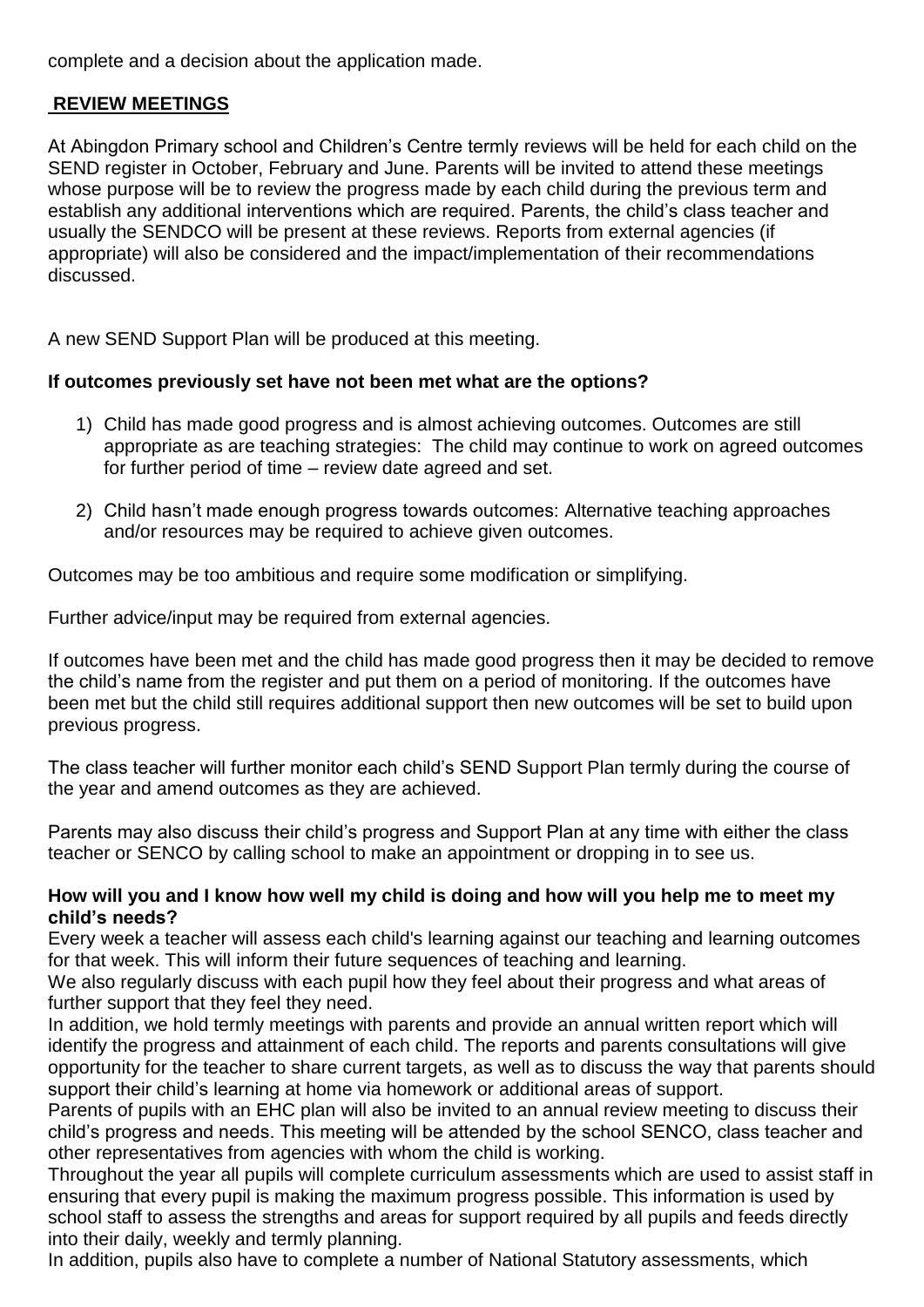include: The Foundation Stage Profile, a Phonics Screening test at the end of Year 1 and SAT's (Statutory Assessment tests) at the end of KS1 and KS2. These tests are used to inform teacher's Summative Assessment of a child's attainment at age 7 and 11. Currently, this summative assessment includes in KS1 - Speaking & Listening, Reading, Writing, Maths and Science; and in KS2 internal assessment for Speaking & Listening, Writing and Science, alongside externally marked written assessments in Maths, Reading and Spelling, Grammar & Punctuation (SPAG test). Some children who have additional needs will have further arrangements made for them when undertaking statutory tests for example they may qualify for extra time, questions to be read to them or extra breaks. This would be decided through discussion with the class teacher, SENCO, Headteacher, parents and child alongside the ARA document (Assessment and Reporting Arrangements)

### **How will my child be supported in activities outside of the classroom, including school trips?**

We are an inclusive school and all pupils will have access to the full range of curriculum opportunities, both inside and outside of the school. Whenever any child is taken on a school trip a full risk assessment is undertaken by the class-teacher and appropriate measures are put in place to ensure all pupils will be able to access all the opportunities during the trip.

#### **How accessible is the school environment?**

The building is accessible to all pupils. It is all on one level with several access points for pupils of all ages and accessibility needs. We have an accessibility plan which is regularly updated to ensure that the building and our facilities are completely inclusive/accessible to all current and future students.

#### **How will children with SEND engage in all activities?**

In addition to adapting the curriculum to meet the needs of individual children with SEND and therefore enabling all children to have high levels of achievement, we encourage our children to attend extra-curricular activities where needed providing additional adult support or adapting activities to make them accessible for everyone. Sporting events are adapted where needed to ensure everyone has an opportunity to take part and achieve to the best of their ability.

#### **How do we evaluate the effectiveness of SEN provision?**

Our evaluation of policy and practice is robust; we ensure through half termly monitoring by the SLT that all children are making progress and adapt our practice where needed. This is done through book scrutiny, learning walks and termly monitoring of all Support Plans by the SENDCO.

### **Support for Emotional and Social Development**

### **What support will there be for my child's overall well-being?**

We want all pupils to feel welcome and part of the school, so we place a high value on well-being. Our wellbeing lead in school is Mrs Nicola Cairns. The class teacher and teaching assistants use PSHCE lessons, register time, circle time, rewards and other opportunities to support the well- being of the pupils with whom they work.

The school motto is 'Believe in Achieving' - to us this means that we want all pupils to feel valued for who they are and know that we will help them achieve their potential.

There are also many opportunities throughout the school day for pupils to talk and share with one another and staff, which enables them all to learn to care for one another by developing deeper relationships based on trust and respect. In addition to this as a school we have access to a counselling service (CAT's) which after discussion with the child and parents/carers we can allocate slots to either specific children for a particular need or to small groups of children. For example; sessions could be linked to building relationships where children are developing skills in relating to other children, how to talk about feelings and building confidence in making and sustaining friendships. Mrs Emma Ingledew is also a licensed THRIVE practitioner and can offer therapeutic support to individual children when needed.

#### **Looked after Children with SEN**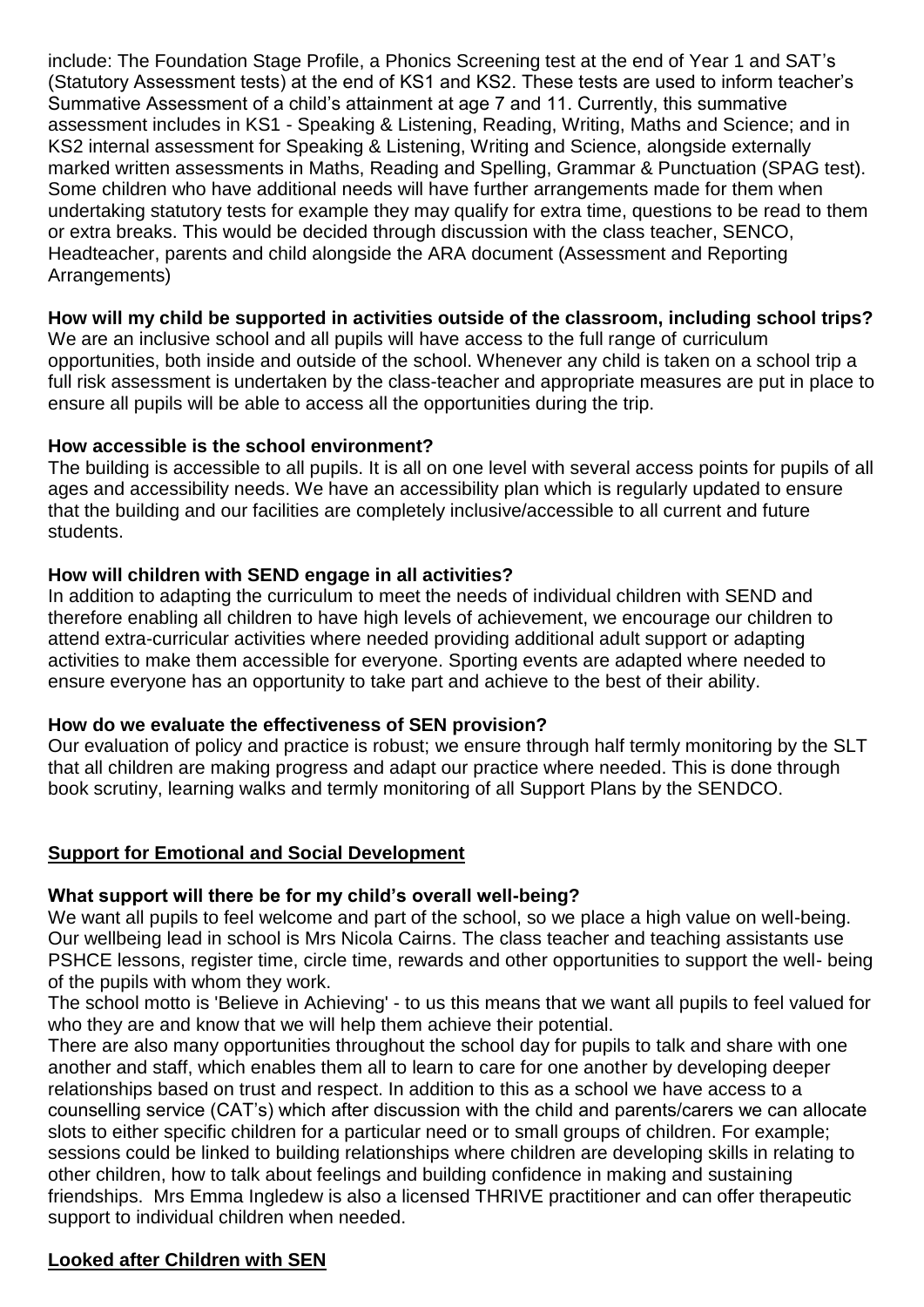## **How will the school support Looked After children (LAC)?**

Children who are in Looked After Care provided by the Local Authority or private Fostering/Adoption agencies, who are also SEN, will have their needs supported through a Personal Education Plan (PEP) which is reviewed termly. This review takes place with representatives from the school, LA/Private fostering or adoption agency, Foster carers and in some cases birth parents. The Designated Teacher for LAC (Mrs Emma Ingledew) will also attend Care Team reviews or Child Protection meetings regarding the child and where applicable ensure this information is considered in the PEP review meeting.

## **SEN Transition**

### **How will the school support my child/prepare my child for the next stage of the education?**

We have very close links with all of our feeder Secondary schools where pupils transfer. During each child's final year, the school arranges several visits to the Secondary school chosen by each pupil and may also work alongside staff from these schools/settings prior to transition. In addition, children are supported when transferring between Key Stages through our 'meet the teacher' days where they have the opportunity to spend time getting to know their new class and teacher. Where staff have identified a child who requires additional support with transition, they will complete a 'transition planner' with the child. These will include extra activities to support the child for example; extra visits to their new class or school, passport activities, time with their new teacher, additional story time in the new class. These extra activities and visits help to ease anxieties and prepare children with SEND for the next stage of their education.

#### **SEN Specialist Expertise**

#### **What training have the staff supporting pupils with SEND had or are having?**

All staff complete regular training, both in school and through external providers, to keep up to date with changing advice and resources for pupils with additional needs.

In addition, the SENDCO Emma Ingledew has undertaken the National Award for Special Education Needs (NASEN), a postgraduate award for teachers, that ensures she has up to date knowledge and awareness of how to meet the needs of all pupils within the school. She regularly leads staff training events in-house, as well as being available for staff and parents to come to for specialist advice.

All maintained schools MUST ensure that there is a qualified teacher designated as the SENDCO in order to ensure the detailed implementation of support for children with SEND.

This individual SHOULD also have the prescribed qualification for SEND co-ordination or relevant experience (this MUST be achieved within 3 years of appointment)

### **Key responsibilities**:

Oversee the day to day operation of the school's SEND policy Co-ordinate provision for children with SEND Liaise with Designated teacher where a looked after pupil has SEND Advise on graduated approach to providing SEND support Advise on deployment of school's delegated budget and other resources Liaise with parents Liaise with next provider of education to ensure smooth transition Ensure with HT and Governors that school meets its responsibilities under the Equality Act 2010, Children & Families act 2014 and SEN Code of Practice 2014

Ensure records of pupils with SEN are up to date

Teachers in school deliver 'Quality First Teaching' differentiating the curriculum to meet the needs of the children in their class. Our staff in school regularly attend courses to further their professional development. A range of courses linked to specific areas of SEND are available and through discussion with the Headteacher and SENDCO all staff have the opportunity to attend those of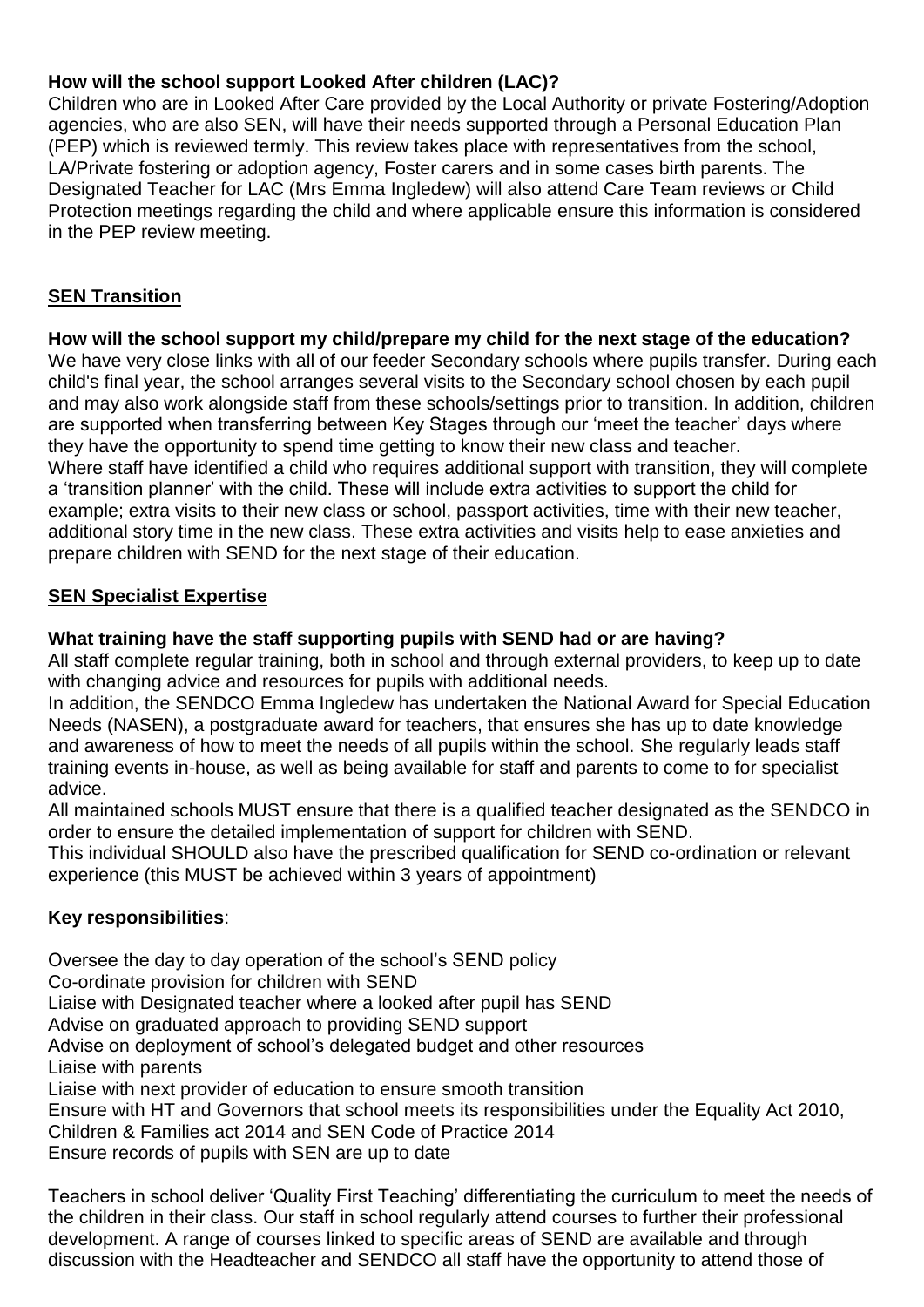specific interest or need. Any new staff work closely with the SENDCO to ensure they have a clear understanding of the needs of the children in the class and how to meet these effectively.

### **What specialist services are available at or can be accessed by the school?**

As a mainstream primary school, we have access to a range of Educational and Health care professionals across Middlesbrough. Where appropriate we will refer pupils to these service providers. These may include: Educational Psychologists; Sensory support; School Nurses; Speech and Language Therapists; Occupational and Physiotherapists; CAMHS and Behaviour Support services.

We also purchase additional support from CAT's, which is a counselling service.

## **How are the school's resources allocated/matched to a child's Special Educational need?**

Resources - both physical and human are allocated according to each pupil's needs identified in their support plan, this is then shared with parents.

Funding for pupils with SEND is allocated to the school by the LA in two ways, The Notional SEN funding or funding for individual pupils who may have an Education, Health & Care plan (EHC) or be in receipt of Top up Funding. (Higher Needs Funding Matrix)

The Notional SEN funding amount is decided by a formula used within the LA to allocate financial resources to pupils fairly across the LA. Information used within this formula includes information about the type of area the school is found within (i.e. measures of deprivation), size of the school and the number of pupils on the SEND register. This funding is not allocated to named individual pupils but to the school and the school then decides on how it should be used to support pupils with additional needs. In our school this funding is used to employ teaching assistants, purchase resources to aid delivery of the National Curriculum to pupils with additional needs and in the commissioning of specialist services to support pupils with additional needs.

Some pupils may have very Specific additional needs and have an EHC plan. This is a very detailed plan which outlines the nature of the child's need and the support required to help them make maximum progress. It is prepared by all agencies with whom the child is working – social, health, learning support services and school. A specific amount of funding is attached to each EHC plan and should be used only to meet the needs of an individual child.

### **Consulting with SEN pupils, Parents, Carers**

**How are decisions made about how much and what type of support my child will receive?**

Decisions about the type and frequency of support are made by the Class teacher and SENDCO in consultation with parents, any professionals working with the child and the child. This happens weekly (by the class teacher from their daily and weekly assessments of learning) and, more formally, termly during internal pupil progress meetings, during the termly parent's consultations and also in the termly review meeting held to discuss each child's additional needs and progress. The information about the type and level of support is then reported within the pupil's support plan. Parents are welcome to call school and speak to the SENDCO at any time about support for a child with SEND.

### **How are parents involved in the school? How can I be involved?**

We encourage parents to be as involved as they can be in the school. This can be through helping their child complete homework tasks and during the termly parent's meetings and SEND/EHC review meetings. In addition, the Governing body is well represented by parents of pupils in the school.

### **Compliments, Complaints and Feedback**

# **What do I do if I have a complaint about my child's support in school?**

Complaints should be addressed, in the first instance, to the Head Teacher following the school complaints procedure. A copy of the school complaints policy and forms are available on the Key Documents section of the school website.

If the concern is directly related to EHC assessment or EHCP this will be managed by SENDIASS.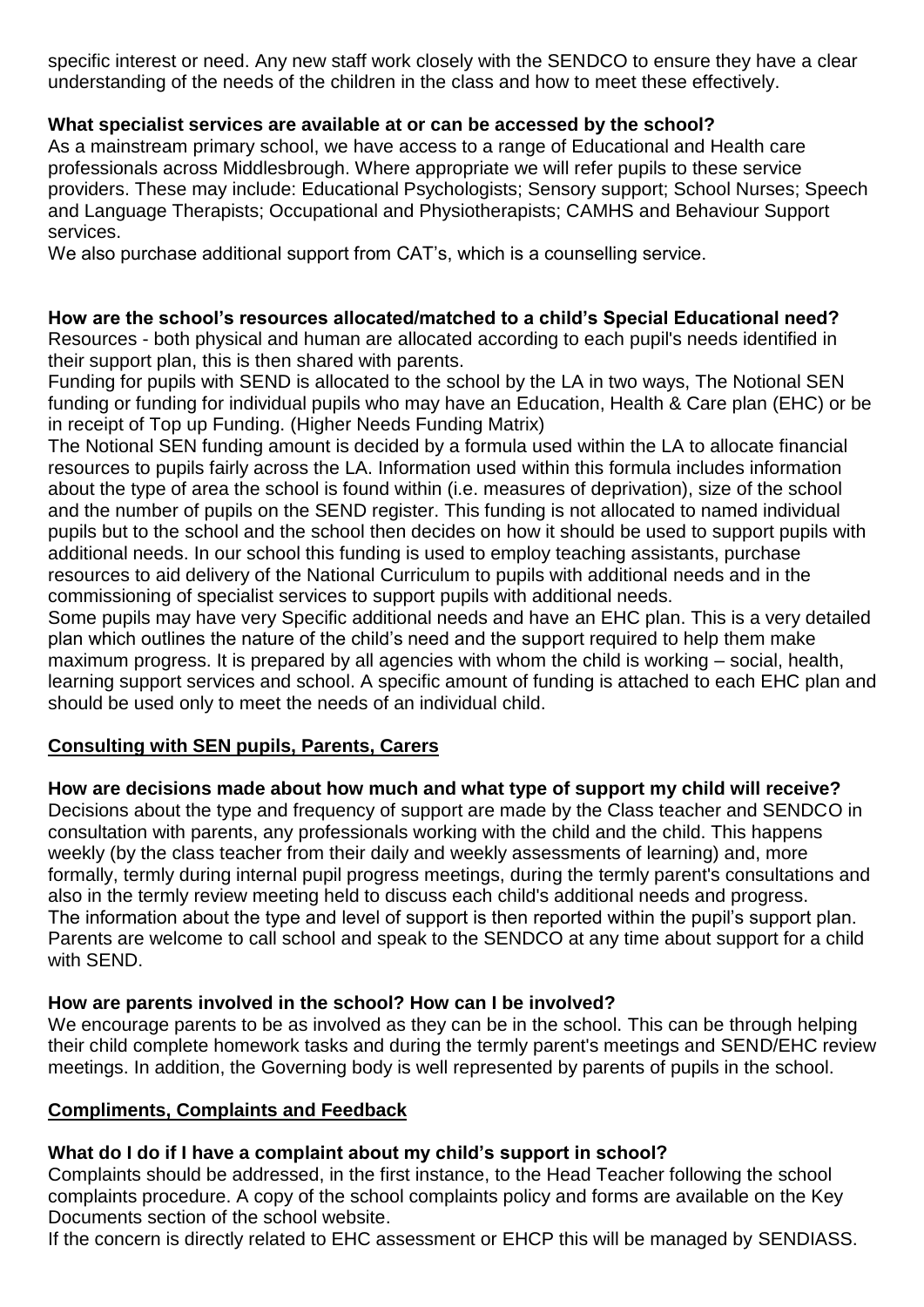We welcome viewpoints from parents and encourage parents to attend their child's SEND review meeting so that they can give their viewpoint. In addition, we also gain parent views through our annual parent questionnaire where any concerns are acted upon. Parents are always welcome to come and speak to staff in school about feedback, compliments and complaints at any time.

## **Key Policies**

Please find links to all policies related to SEN below: SEND Policy Equality Information and Accessibility Plan Anti-Bullying Policy Behaviour Policy Medical Needs Policy Inclusion Policy

#### **Further information**

Further information about the Local offer provided by the school is available from: Mr Adam Cooper – Head Teacher Mrs Emma Ingledew - SENDCO

In addition, the following are useful points of contact/references for those seeking additional information to support children with additional needs:

#### **Middlesbrough LA SEND Duty Officer**

**Telephone** (01642) 201831 **E-mail:** [sen@middlesbrough.gov.uk](mailto:sen@middlesbrough.gov.uk) **Website:** [Middlesbrough Local Offer](http://fis.middlesbrough.gov.uk/kb5/middlesbrough/fsd/localoffer.page?familychannelnew=8)

#### **SENDIASS**

Website - <https://barnardossendiass.org.uk/south-tees-sendiass/> Email: [southteessendiass@barnardos.org.uk](mailto:southteessendiass@barnardos.org.uk) Telephone: 01642 300774 EX: 225

March 2022

Monitored by SENDCO and SLT